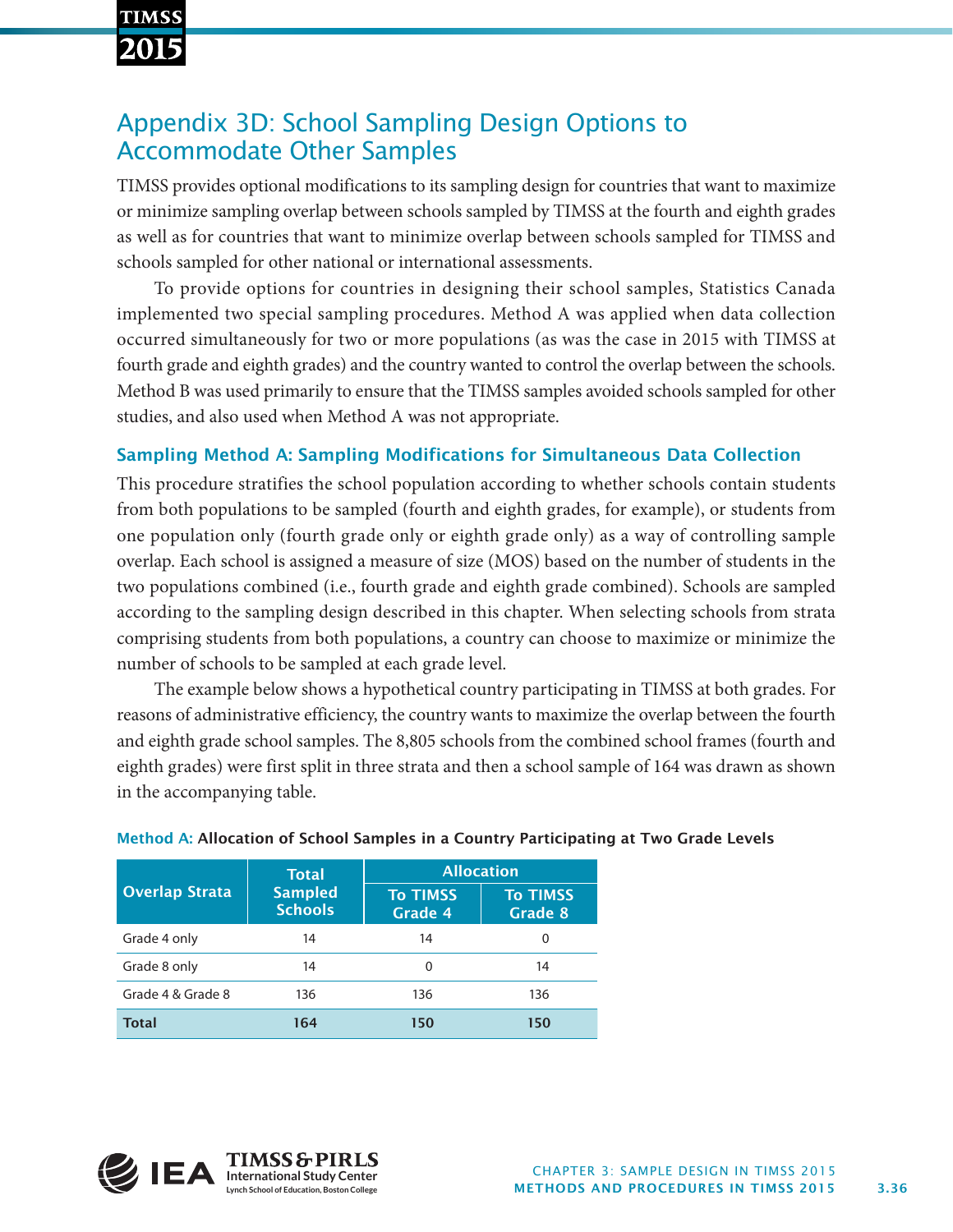Choosing as many schools as possible from the Grade 4 & Grade 8 stratum resulted in a sample of 150 schools (136+14) for each grade level, from a total of 164 sampled schools. In this case, both studies were administered in the 136 schools selected from the Grade 4 & Grade 8 stratum.

This sampling technique was most often used for TIMSS countries and benchmarking participants that had schools with students in both fourth and eighth grade populations, where there was a strong correlation between the measure of size at both grades across these schools, and when school samples could be drawn at the same time.

#### Sampling Method B: Sampling Modifications for Sequential Data Collection

Method B was used to minimize overlap with another study such as a national study that also samples schools, and was also used when Method A was not appropriate (e.g., low correlation between MoS for fourth grade and eighth grade, samples not drawn simultaneously). In Method B, schools were sampled using a technique described in Chowdhury, Chu, and Kaufman (2000). As explained by the authors, the method can be used to either minimize or maximize overlap amongst several samples. This method is illustrated below with an example where the aim was to minimize the overlap between a current sample of schools  $S_2$  and a previously selected school sample  $S_1$ . (For a complete description of the method, readers are referred to the original paper).

Let RL (Response Load) be the number of times a school was sampled from previous samples. In this example, given that there is only one previous sample, RL takes the value '1' if the school was already selected and '0' otherwise.

Given that the RL variable splits the current school frame in two distinct subsets of schools,  $S_1$  and  $\overline{S_1}$ , we have the following relation:

$$
P_i(S_2) = P_i(S_2|S_1) \cdot P_i(S_1) + P_i(S_2|\overline{S_1}) \cdot P_i(\overline{S_1})
$$
\n<sup>(1)</sup>

where  $P_i(S_j)$  gives the probability that school *i* be selected in the sample  $(S_j)$ , and  $P_i(S_j|S_k)$  gives the probability that school *i* be selected in sample  $(S_j)$  given that school *i* already belongs to  $(S_k)$ . The idea here is to derive the conditional probabilities in such a way that the unconditional probability of selecting a school in the current sample,  $P_i(S_2)$ , be equal to the expected probability (as defined by the TIMSS sample design).

Note that the first term after the equal sign in equation (1) is related to cases where the school response load is one, while the last term is related to cases where the school response load is zero. Therefore, minimizing the sample overlap is equivalent to zeroing the first term. In such case, equation (1) becomes:

$$
P_i(S_2) = 0 \cdot P_i(S_1) + P_i(S_2 | \overline{S_1}) \cdot P_i(\overline{S_1})
$$